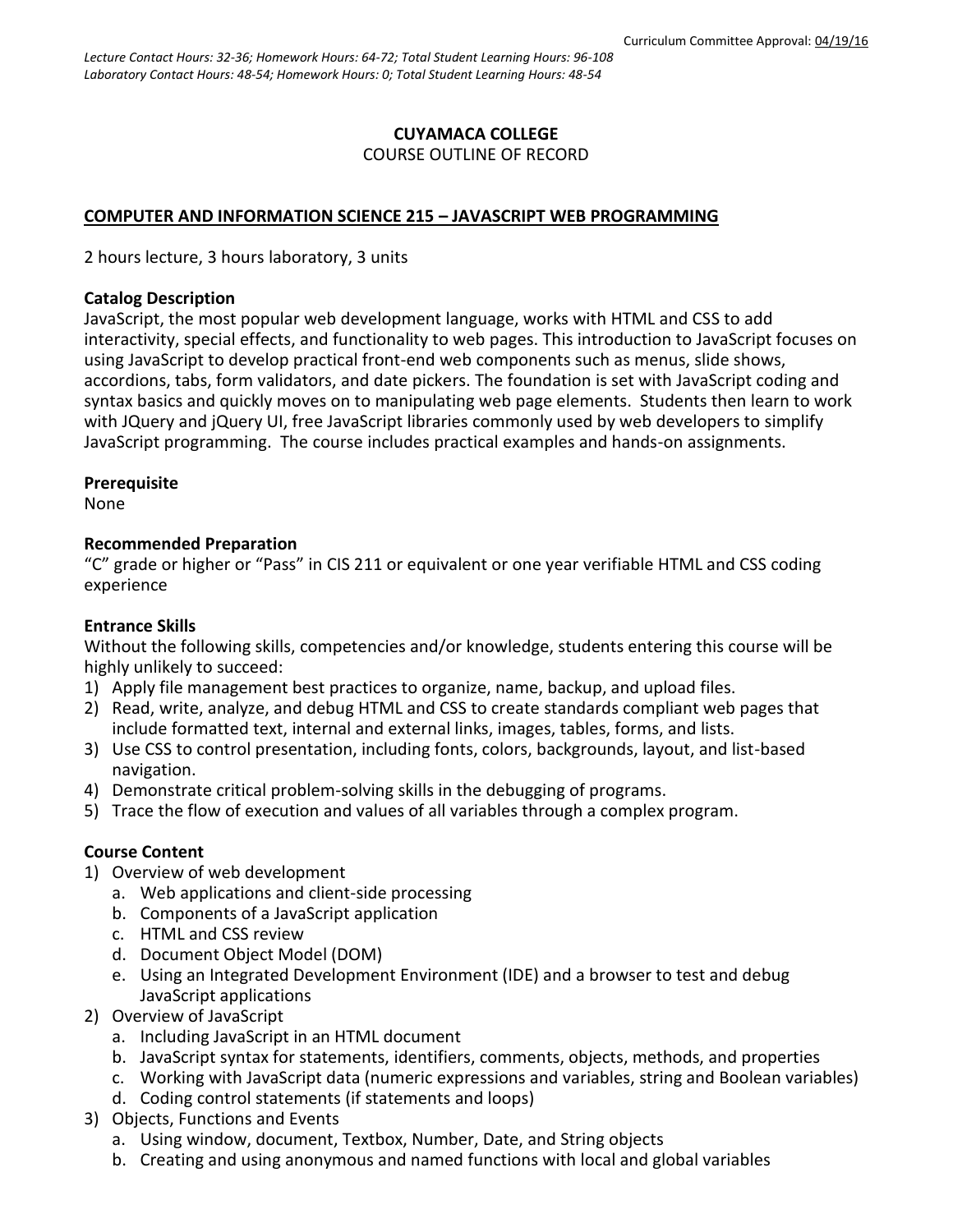- c. Event handling
- 4) Testing and Debugging
	- a. Common errors
	- b. Debugging with browser add-ons, validation, and IDEs
- 5) Arrays
	- a. Creating and using arrays
	- b. Loops and arrays
	- c. Array object methods
- 6) Scripting the DOM with JavaScript
	- a. DOM scripting properties and methods (Node, Document, and Element interfaces)
	- b. DOM scripting for links and images
	- c. Practical applications (hide/show content, image swap, slide show)
- 7) jQuery overview
	- a. Introduction
	- b. jQuery basics (coding selectors, calling methods, using event methods)
	- c. Useful selectors, methods, and event methods
- 8) jQuery effects and animations
	- a. Using effects
	- b. Using animation
	- c. Practical applications (hide/show content, image swap, slide show)
- 9) DOM manipulation with jQuery
	- a. DOM manipulation methods
	- b. Methods for working with styles and positioning
	- c. DOM traversal methods
- 10) Form validation with jQuery and JavaScript
- 11) jQuery UI
	- a. Introduction
	- b. Building and using a jQuery UI download
	- c. jQuery UI widgets

# **Course Objectives**

Students will be able to:

- 1) Use an IDE to code and debug JavaScript programs, including statements, expressions, variables, and operators.
- 2) Use functions and events to respond to and validate user input.
- 3) Use arrays and loops to work with data.
- 4) Use DOM properties and methods to manipulate web page elements.
- 5) Use JavaScript, jQuery, and jQuery UI to develop practical front-end web components such as FAQs, menus, slide shows, accordions, tabs, and date pickers.

# **Method of Evaluation**

A grading system will be established by the instructor and implemented uniformly. Grades will be based on demonstrated proficiency in the subject matter determined by multiple measurements for evaluation, one of which must be essay exams, skills demonstration or, where appropriate, the symbol system.

- 1) Hands-on exercises that require students to code and upload web pages that use valid HTML and CSS.
- 2) Quizzes and exams that measure students' ability to use coding terminology and explain coding concepts.
- 3) Practical exams that measure the students' ability to use computer applications to solve real-life web design problems.
- 4) Projects that require students to integrate production skills and design best practices to create technically proficient and well-designed web sites.